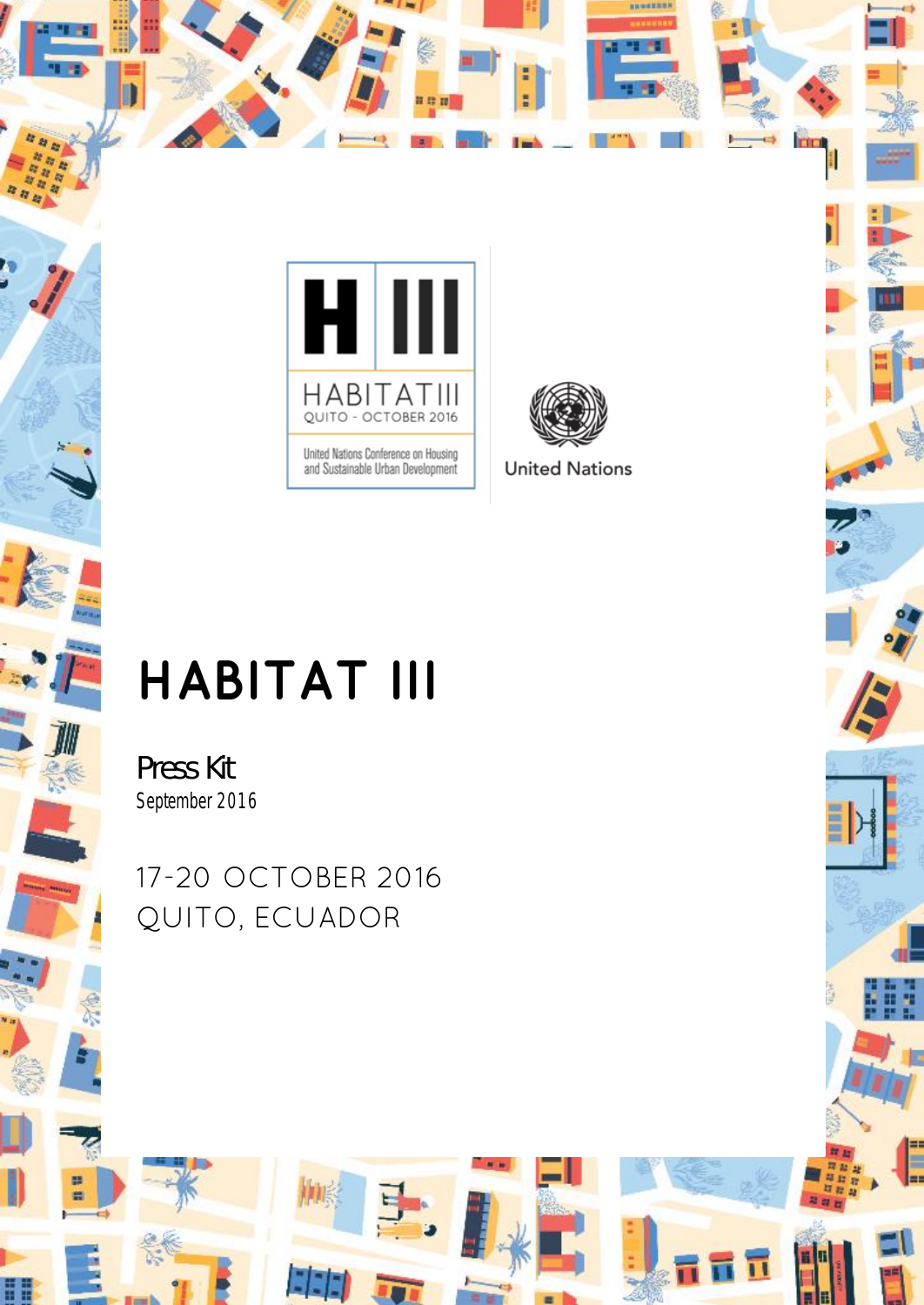#### **HABITAT III**

Habitat III is the United Nations Conference on Housing and Sustainable Urban Development to take place in Quito, Ecuador, from 17 to 20 October, 2016. In resolution 66/207 and in line with the bi-decennial cycle (1976, 1996 and 2016), the United Nations General Assembly decided to convene the Habitat III Conference to reinvigorate the global commitment to sustainable urbanization, to focus on the implementation of the New Urban Agenda, building on the Habitat Agenda of Istanbul in 1996.

Member States of the General Assembly, in resolution 67/216, decided that the objectives of the Conference are to secure renewed political commitment to sustainable urban development, assess accomplishments to date, address poverty, and identify and address new and emerging challenges. The Conference will result in a concise, focused, forward-looking and action-oriented outcome document. Habitat III is to play an important role in making cities and human settlements equitable, prosperous, sustainable, just, equal and safe.



Habitat III is one of the first United Nations global summits after the adoption of the 2030 Agenda for Sustainable Development and the Sustainable Development Goals. It offers a unique opportunity to discuss the important challenge of how cities, towns, and villages are planned and managed, in order to fulfill their role as drivers of sustainable development, and hence shape the implementation of new global development goals and the Paris Agreement on climate change.

#### **HABITAT I, HABITAT II AND THE HABITAT AGENDA**

The United Nations General Assembly convened the Habitat I Conference in Vancouver, Canada, in 1976, as governments began to recognize the need for sustainable human settlements and the consequences of rapid urbanization, especially in the developing world. At that time, urbanization and its impacts were barely considered by the international community, but the world was starting to witness the greatest and fastest migration of people into cities and towns in history as well as rising urban population through natural growth resulting from advances in medicine.

The Vancouver commitments were reconfirmed 20 years later, at the Habitat II Conference in Istanbul, Turkey. World leaders adopted the Habitat Agenda as a global plan of action for adequate shelter for all, with the notion of sustainable human settlements driving development in an urbanizing world.

Forty years later, there is a wide consensus that towns' and cities' structure, form, and functionality need to change as societies change. Cities have continued to expand outwards beyond their peri-urban areas, often due to weak urban planning, poor urban management, land regulation crises, and real estate speculation factors. It is now well understood that slums and related informal settlements are a spontaneous form of urbanization, consisting of a series of survival strategies by the urban poor, most borne out of poverty and exclusion.

Habitat III, and the New Urban Agenda as a result, represents an opportunity to make concrete the ideals of Habitat II in designing policies, planning urban spaces for all, and providing affordable urban services and utilities by looking to the cities as an incredible force of global development and facing the challenge of how to manage the urbanization process to improve citizens' lives.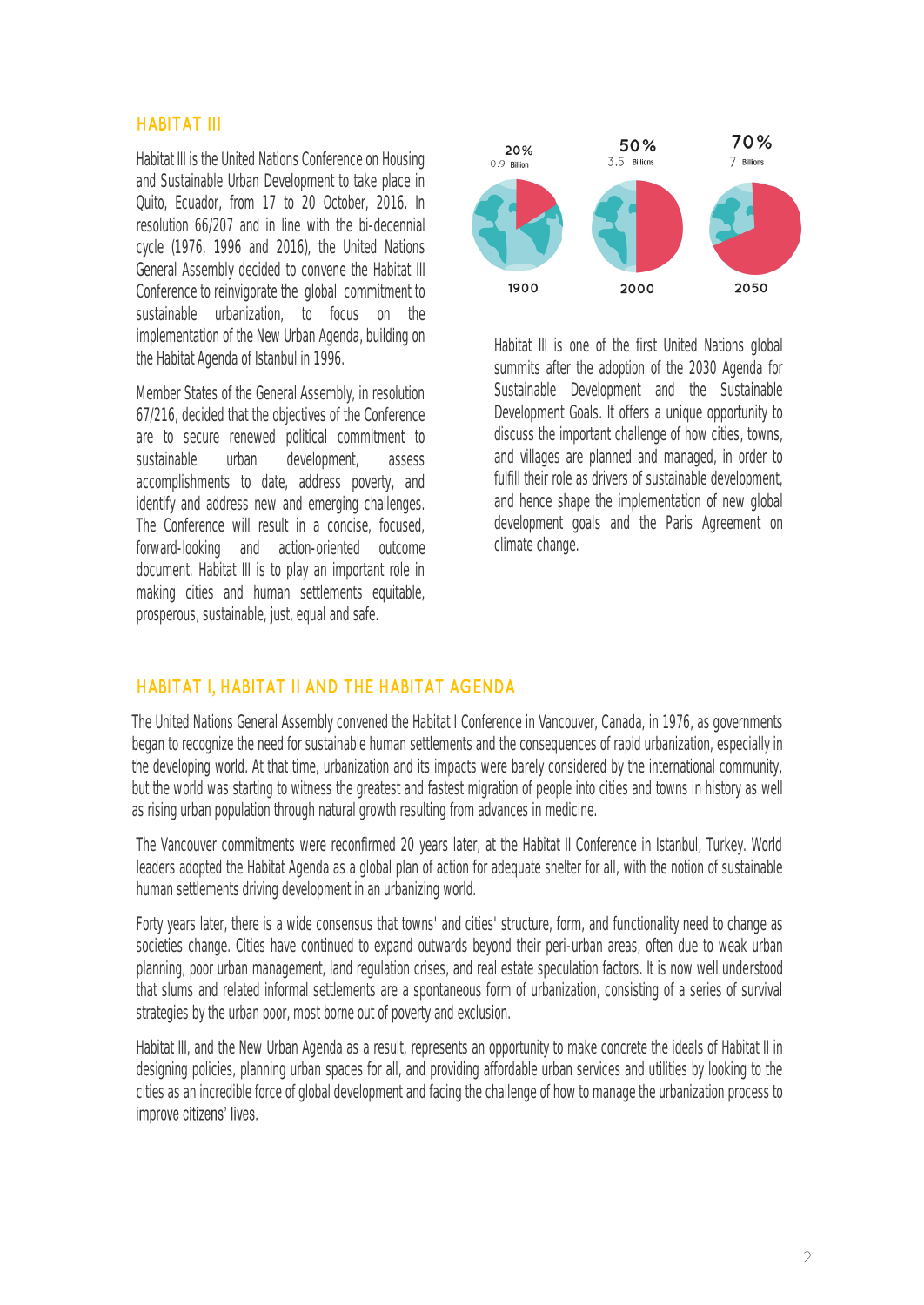## **THE NEW URBAN AGENDA**

Urbanization is an unprecedented challenge. By the middle of the century four of every five people might be living in towns and cities. Urbanization and development are inextricably linked and it is necessary to find a way of ensuring the sustainability of growth. Urbanization had become a driving force as well as a source of development with the power to change and improve lives.



The Habitat III Conference therefore has, as its mission, the adoption of a New Urban Agenda—an action-oriented document which will set global standards of achievement in sustainable urban development, rethinking the way we build, manage, and live in cities through drawing together cooperation with committed partners, relevant stakeholders, and urban actors at all levels of government as well as the civil society and private sector.

The New Urban Agenda was agreed on 10 September 2016, culminating two years of inclusive and participatory preparatory process of negotiations and global debate. The New Urban Agenda is comprised of 175 paragraphs containing guidelines from member states and stakeholders on subjects varying from three principles: leave no one behind, sustainable and inclusive urban economies, and environmental sustainability.

The New Urban Agenda promotes some fundamental concepts and guidelines to make cities more inclusive, safe, resilient and sustainable. It encourage, among others, urban densification, rather than extending the perimeter of the cities; the mixed use of the land, instead of zoning; the preservation of landscapes and natural resources and public spaces for all.

The New Urban Agenda also reinforces better coordination between local governments national, subnational and as well as a holistic view of urban planning to ensure an effective cohesion, participation and social inclusion.

Find the document a[t https://habitat3.org/the-new-urban-agenda](https://www2.habitat3.org/bitcache/97ced11dcecef85d41f74043195e5472836f6291?vid=588897&disposition=inline&op=view)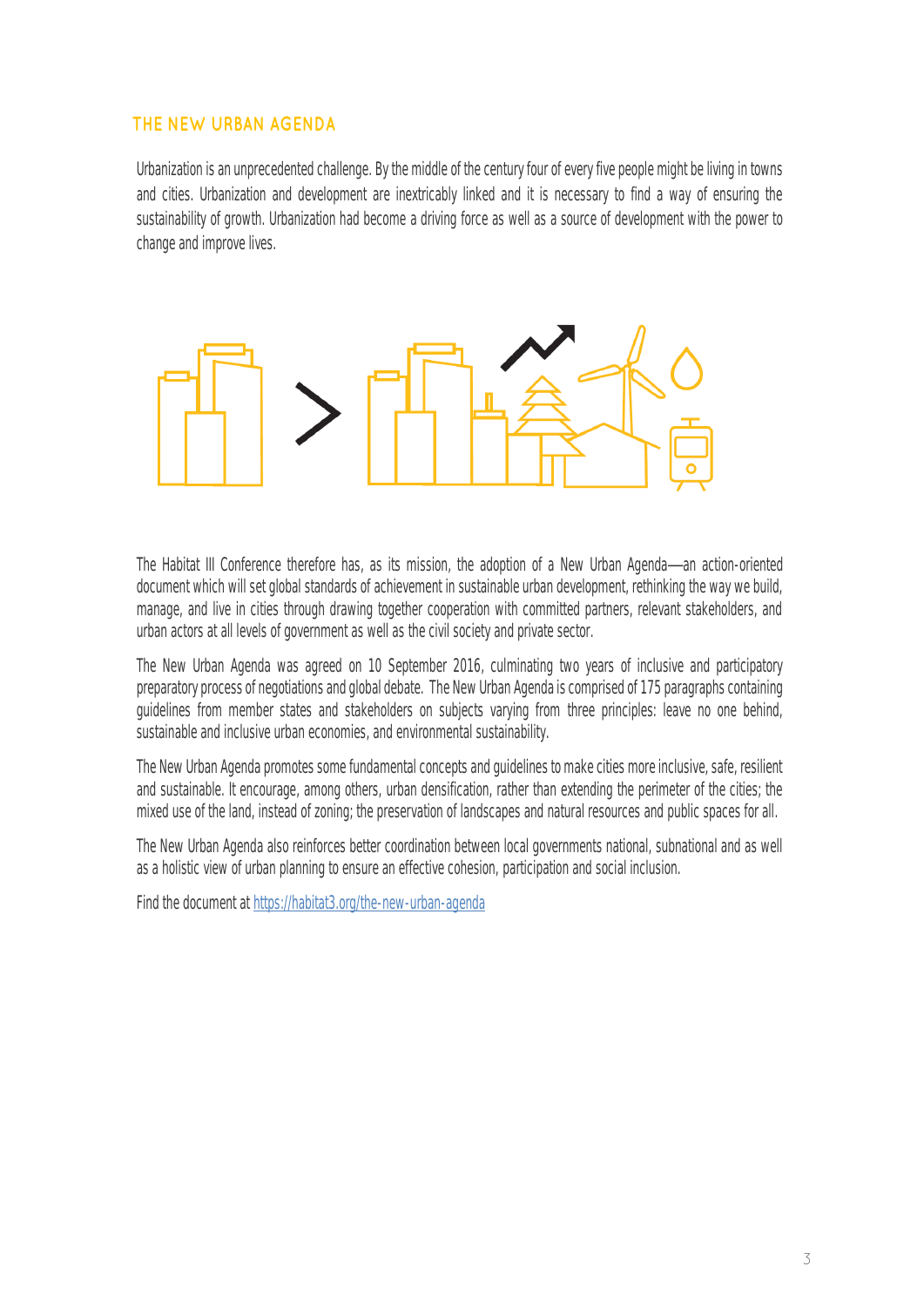## **PREPARATORY PROCESS TOWARDS HABITAT III**

The preparatory process towards Habitat III was an inclusive and participatory two years debate comprised of three Preparatory Committees; 11 Regional and Thematic meetings all over the world; Policy Units that developed policy recommendations built on the Issue Papers elaborated by the United Nations Task Team on Habitat III; informal intergovernmental meetings and informal hearings where Member States, local authorities, and relevant stakeholders directly provided their feedback to the New Urban Agenda.

Thematic and Regional Meetings delivered declarations that were official inputs to the Habitat III process, identifying and addressing respectively specific topics of global relevance or regional priorities and views to be taken into account in the New Urban Agenda.

The three Preparatory Committee Meetings were held over the course of the last two years in New York, Nairobi, and Surabaya, respectively. The second session marked the start of a consultative process to feed into the intergovernmental negotiations culminating in the First Draft outcome in April 2016. The third session released the last version of the New Urban Agenda debated in the informal negotiations held in New York, September 2016, which saw the agreement of member states on the document to be adopted in Quito.

Over the course of the process towards the Habitat III Conference, the Habitat III Urban Dialogues host a series of electronic discussions (e-discussions) in order to gather views from all interested players to bring forward new and emerging thinking on urban issues in the elaboration of the New Urban Agenda.

The Conference in Quito, 17 to 20 October 2016, will provide a critical opportunity to achieving the New Urban Agenda and will be a global arena for active discussions, the creation of new pathways in response to the challenges of urbanization and opportunities, and sharing integrated urban solutions and forging new partnerships towards the implementation of the New Urban Agenda.



## **THE LEGACY**

The Habitat III process has focused not only on the outcome of its Conference, but more importantly on the legacy of the Conference. Over the last two years a number of initiatives launched as part of the process shows an innovative and inclusive nature leaving to the international community an important legacy in terms of debate and collective experience. The Quito Implementation Plan is the platform that will allow to gather commitments by all kind of urban actors to the New Urban Agenda.

In Quito, besides of the renovation of venue, the legacy of the Conference will be represented by the Habitat III Village, an innovative initiative that will bring planners, associations of civil society and artists from around the world to make interventions in two neighbourhoods leaving a tangible and live laboratory of the New Urban Agenda (see the Habitat III Village section). By training hundreds of young people as Habitat III volunteers, the Conference will also leave a great human capital especially sensitive to sustainable development issues.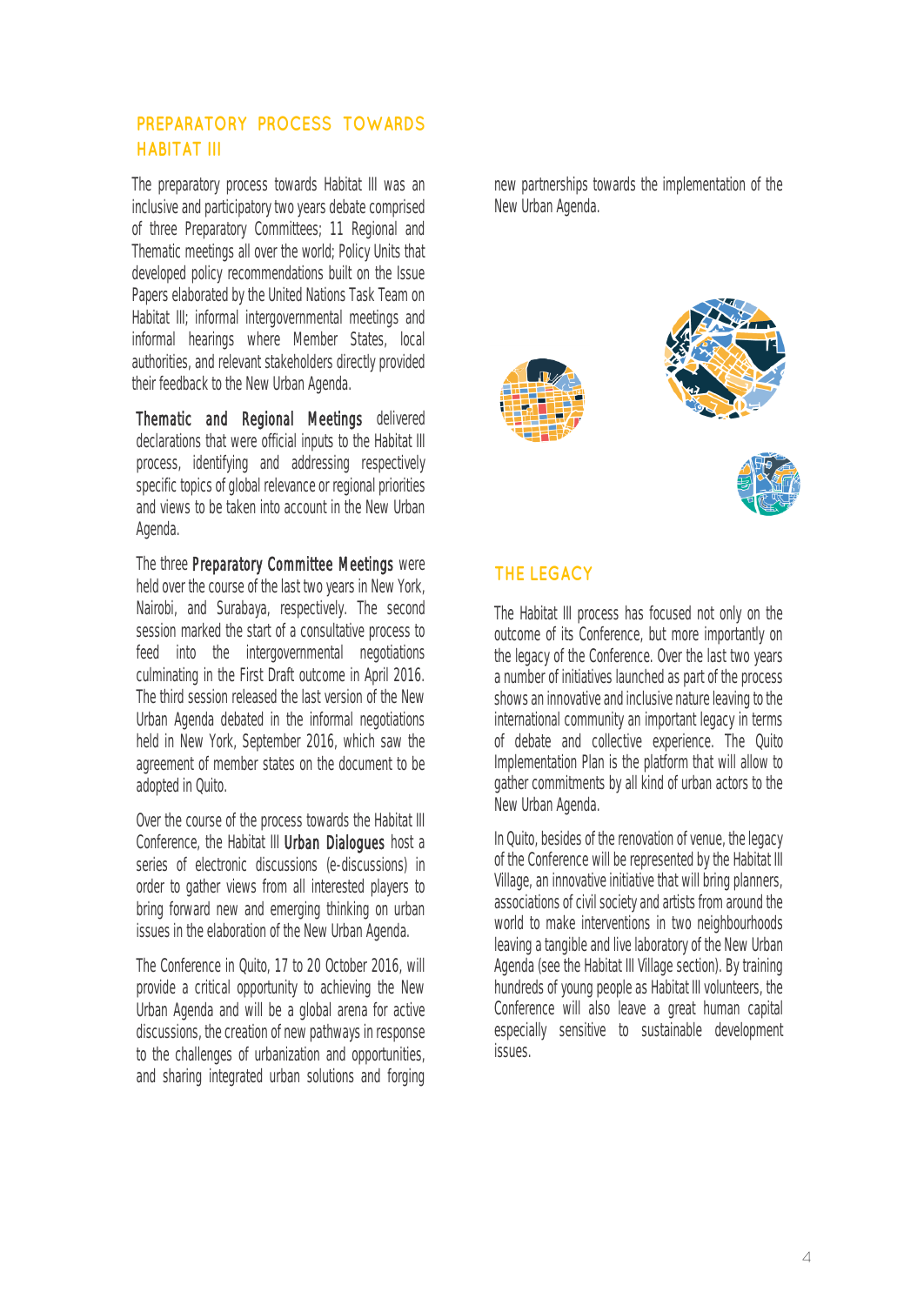## **THE CONFERENCE**

The Habitat III Conference welcomes the participation and contributions of all Member States and relevant stakeholders, including parliamentarians, civil society organizations, regional and local government and municipality representatives, professionals and researchers, academia, foundations, women and youth groups, trade unions, and the private sector, as well as organizations of the United Nations system and intergovernmental organizations.

The Conference will be composed of eight plenary meetings, including Opening and Closing ceremonies, six high-level roundtable sessions, and a wide range of events including special sessions, dialogues, stakeholders roundtables, networking, side and training events, cultural activities, an urban journalism academy, among others.

In addition, relevant spaces such as the Pavilions -ONE UN, Quito and Ecuador-, the Exhibition and the Habitat III Village will be hosting a programme of events.



#### **THE EXHIBITION**

The Habitat III Exhibition will be one of the most vibrant and active areas of the conference where member states, organizations and institutions, civil society, and the private sector can showcase proposals and commitments to the implementation of the New Urban Agenda and advocate their work on housing and sustainable urban development. It will provide space for informal discussions, side events and presentation of urban innovations.

Designed to attract a large audience, the exhibition will be open to the public and to Habitat III delegates from 9:00 a.m. to 6:00 p.m. daily from 15 to 20 October 2016.

#### **HABITAT III VILLAGE**

The Habitat III Village is a unique, pioneering and innovative urban live laboratory that will embrace the effective participation of creative and proactive synergies of local and international urban actors in the city of Quito during the Habitat III Conference.

The Habitat III Village is part and result of the participatory process towards Habitat III that engaged contributions from all type of stakeholders who will now meet in the Habitat III Village to exchange expertise and ideas on how to create and plan cities for all.

The Habitat III Village will be the first showcase at a street level of the New Urban Agenda. It will contribute substantively to the United Nations Conference, enabling participants from all over the world to live a collective, urban experience and to bring back to their cities all the knowledge and thoughts shared in the Habitat III Village.

See the [Habitat III Village Communications Kit.](https://www.habitat3.org/file/536021/view/589133)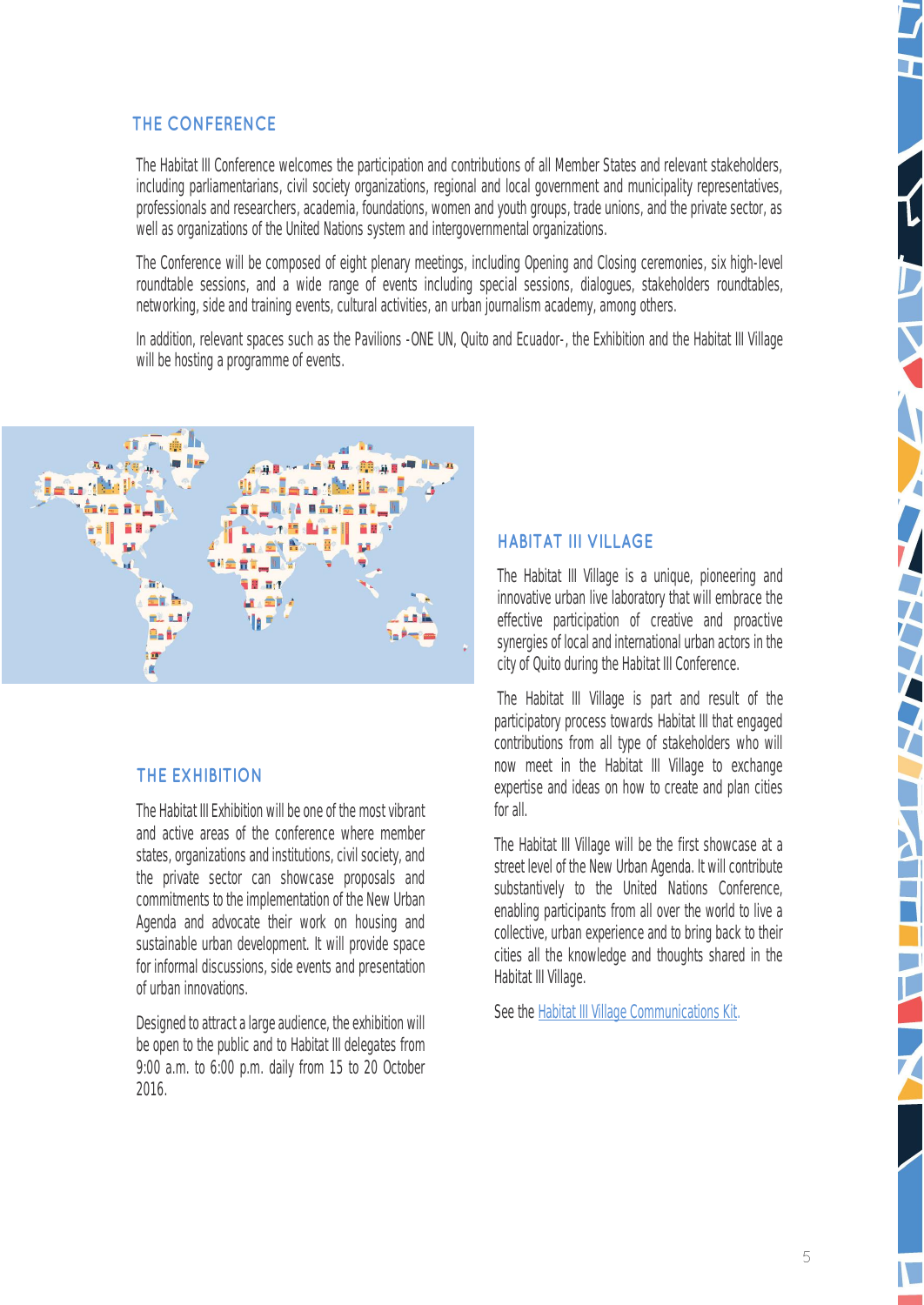## **THE SECRETARY-GENERAL OF THE CONFERENCE**

Dr. Joan Clos is the Secretary-General of the Habitat III Conference. He is also the Executive Director of UN-Habitat, at the level of Under Secretary General by the United Nations since October 2010.

Born in Barcelona on 29 June 1949, he is a medical doctor with a distinguished career in public service and diplomacy. He was twice elected Mayor of Barcelona.



#### Dr. Joan Clos said:

"The Conference it is a unique opportunity to rethink the Urban Agenda in which governments can respond by promoting a new urban development paradigm able of integrating all dimensions of sustainable development and promote equity, welfare and shared prosperity."

"The agreement on a draft New Urban Agenda is a first huge step towards a shared vision on sustainable cities and a historic opportunity to work together on improving the way we plan and manage our cities. Member states and stakeholders have<br>committed to this collective vision and we should all celebrate it".

"The New Urban Agenda is about enabling each citizen of humanity to build an equitable, thriving and environmentally responsible urban future for themselves and their communities".

## **THE CITY OF QUITO, ECUADOR**

Quito, the capital city of Ecuador, is located at 9,200 feet (2,800 meters) above sea level. With a population of 2,6 million people, Quito is the second most populous city in Ecuador, after Guayaquil.

The historic centre of Quito has one of the largest, least-altered, and best-preserved historic centres in Latin America. Quito, along with Cracow, was the first World Cultural Heritage Sites declared by UNESCO in 1978.